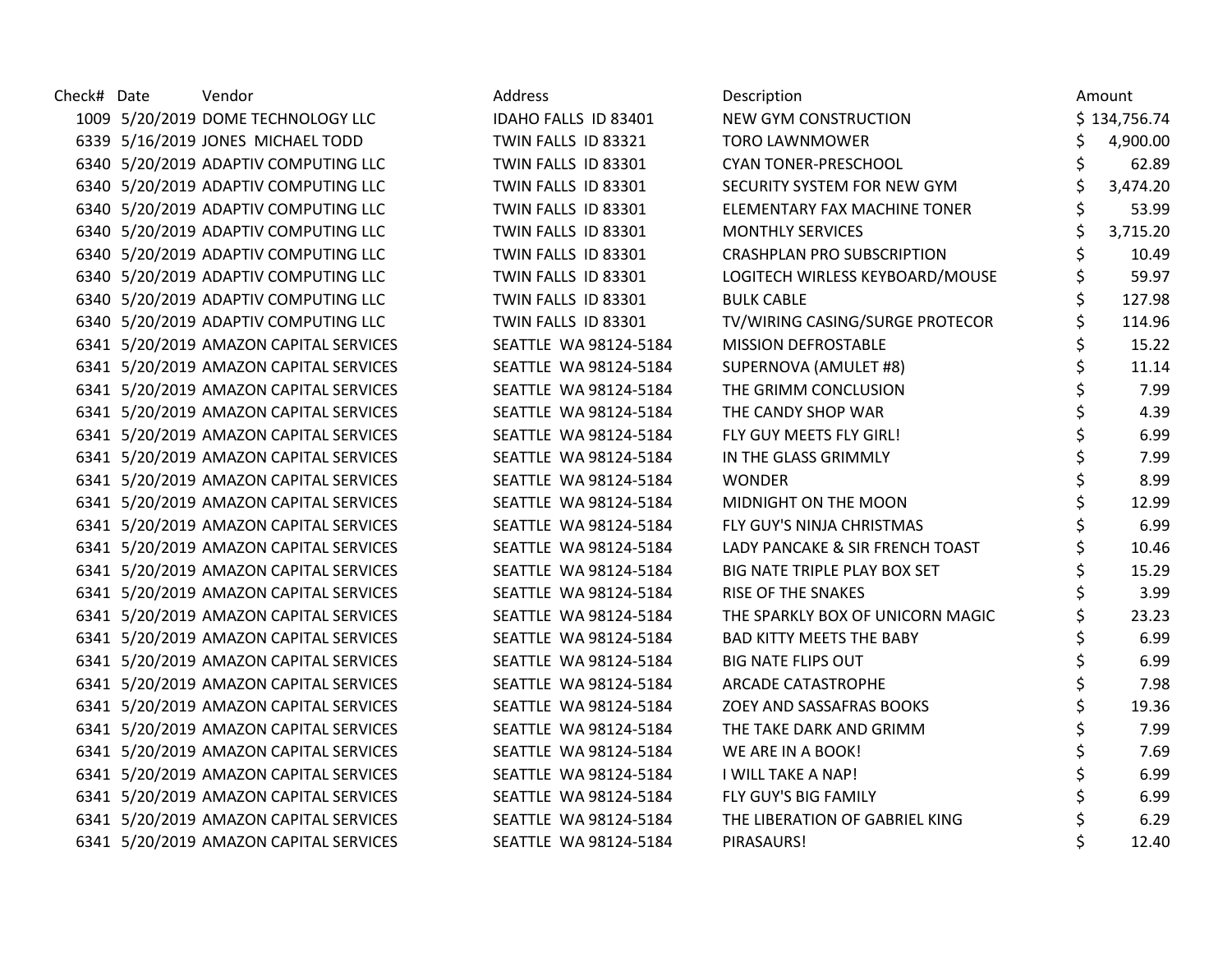|  | 6341 5/20/2019 AMAZON CAPITAL SERVICES | SEATTLE WA 98124-5184  | <b>GHOST DOG SECRETS</b>                 | \$<br>6.99      |
|--|----------------------------------------|------------------------|------------------------------------------|-----------------|
|  | 6341 5/20/2019 AMAZON CAPITAL SERVICES | SEATTLE WA 98124-5184  | <b>ACT PREP BOOKS</b>                    | \$<br>48.68     |
|  | 6341 5/20/2019 AMAZON CAPITAL SERVICES | SEATTLE WA 98124-5184  | PACON PROTECTION FILM 18"X65"            | \$<br>35.37     |
|  | 6341 5/20/2019 AMAZON CAPITAL SERVICES | SEATTLE WA 98124-5184  | <b>RUBBER DOOR STOPPERS (PACK OF 20)</b> | 37.99           |
|  | 6341 5/20/2019 AMAZON CAPITAL SERVICES | SEATTLE WA 98124-5184  | <b>SWINGLINE STAPLES (2 PACK)</b>        | 6.66            |
|  | 6341 5/20/2019 AMAZON CAPITAL SERVICES | SEATTLE WA 98124-5184  | JUMBO PAPER CLIPS (3 PK)                 | \$<br>5.88      |
|  | 6341 5/20/2019 AMAZON CAPITAL SERVICES | SEATTLE WA 98124-5184  | NO 1 PAPER CLIPS (1 PK-10 BOXES)         | 3.08            |
|  | 6341 5/20/2019 AMAZON CAPITAL SERVICES | SEATTLE WA 98124-5184  | RECEIPT BOOKS FOR OFFICES (PACK OF 5)    | 75.98           |
|  | 6342 5/20/2019 AMERICAN FIDELITY       | OKLAHOMA CITY OK 73125 | HSA DEPOSIT - 052019                     | \$<br>430.35    |
|  | 6343 5/20/2019 BARNES DON              | KIMBERLY ID 83341      | <b>ACTIVITY TRIP BUS DRIVER MEAL</b>     | 6.50            |
|  | 6344 5/20/2019 BLUE CROSS OF IDAHO     | <b>BOISE ID 83707</b>  | MEDICAL BENEFIT - 052019                 | \$<br>31,353.03 |
|  | 6345 5/20/2019 BRENT EDWARDS           | TWIN FALLS ID 83301    | 2019-20 ERATE FORM 486                   | \$<br>500.00    |
|  | 6346 5/20/2019 BRIDGE STREET COFFEE    | TWIN FALLS ID 83301    | TREATS FOR TEACHER APPRECIATION          | \$<br>127.50    |
|  | 6346 5/20/2019 BRIDGE STREET COFFEE    | TWIN FALLS ID 83301    | TREATS FOR TEACHER APPRECIATION          | \$<br>127.50    |
|  | 6347 5/20/2019 BURKS TRACTOR CO INC    | TWIN FALLS ID 83301    | SERVICE ITEMS FOR LAWNMOWER              | 93.57           |
|  | 6348 5/20/2019 SPARKLIGHT              | PHOENIX AZ 85062-8000  | PHONE SERVICES                           | \$<br>314.82    |
|  | 6349 5/20/2019 CARSON DAVID            | KIMBERLY ID 83341      | REISSUE CK # 6111                        | \$<br>38.16     |
|  | 6349 5/20/2019 CARSON DAVID            | KIMBERLY ID 83341      | MILEAGE TO REG IV SUPERINT MTG           | \$<br>25.44     |
|  | 6349 5/20/2019 CARSON DAVID            | KIMBERLY ID 83341      | MILEAGE TO P20 PLANNING MTG              | \$<br>12.72     |
|  | 6349 5/20/2019 CARSON DAVID            | KIMBERLY ID 83341      | MILEAGE TO LOCAL MTGS                    | \$<br>85.83     |
|  | 6349 5/20/2019 CARSON DAVID            | KIMBERLY ID 83341      | PARKING FOR FED PROG CONF                | \$<br>24.00     |
|  | 6349 5/20/2019 CARSON DAVID            | KIMBERLY ID 83341      | PARKING FOR ED LAW CONF                  | \$<br>30.00     |
|  | 6349 5/20/2019 CARSON DAVID            | KIMBERLY ID 83341      | MILEAGE TO ED LAW CONF-ONE WAY           | \$<br>71.55     |
|  | 6349 5/20/2019 CARSON DAVID            | KIMBERLY ID 83341      | MILEAGE TO FED PROG CONF-ONE WAY         | \$<br>71.55     |
|  | 6350 5/20/2019 CAXTON                  | CALDWELL ID 83605-3299 | 12 X 18 PINK CONSTRUCTION PAPER          | \$<br>3.56      |
|  | 6350 5/20/2019 CAXTON                  | CALDWELL ID 83605-3299 | 12 X 18 GRAY CONSTRUCTION PAPER          | 5.57            |
|  | 6350 5/20/2019 CAXTON                  | CALDWELL ID 83605-3299 | <b>GREEN TEMPRA PAINT</b>                | \$<br>5.36      |
|  | 6350 5/20/2019 CAXTON                  | CALDWELL ID 83605-3299 | ORANGE TEMPRA PAINT                      | \$<br>5.36      |
|  | 6350 5/20/2019 CAXTON                  | CALDWELL ID 83605-3299 | VIOLET TEMPRA PAINT                      | \$<br>5.36      |
|  | 6350 5/20/2019 CAXTON                  | CALDWELL ID 83605-3299 | <b>FINGER PAINT PAPER</b>                | \$<br>6.75      |
|  | 6350 5/20/2019 CAXTON                  | CALDWELL ID 83605-3299 | ORANGE PIPE CLEANERS                     | \$<br>3.50      |
|  | 6350 5/20/2019 CAXTON                  | CALDWELL ID 83605-3299 | ASSORTED 1/3 CUT FILE FOLDERS            | \$<br>13.75     |
|  | 6350 5/20/2019 CAXTON                  | CALDWELL ID 83605-3299 | <b>RUBBER BAND BALL</b>                  | 6.30            |
|  | 6350 5/20/2019 CAXTON                  | CALDWELL ID 83605-3299 | FINE TIP BLACK DRY ERASER (1 DZ)         | \$<br>13.56     |
|  |                                        |                        |                                          |                 |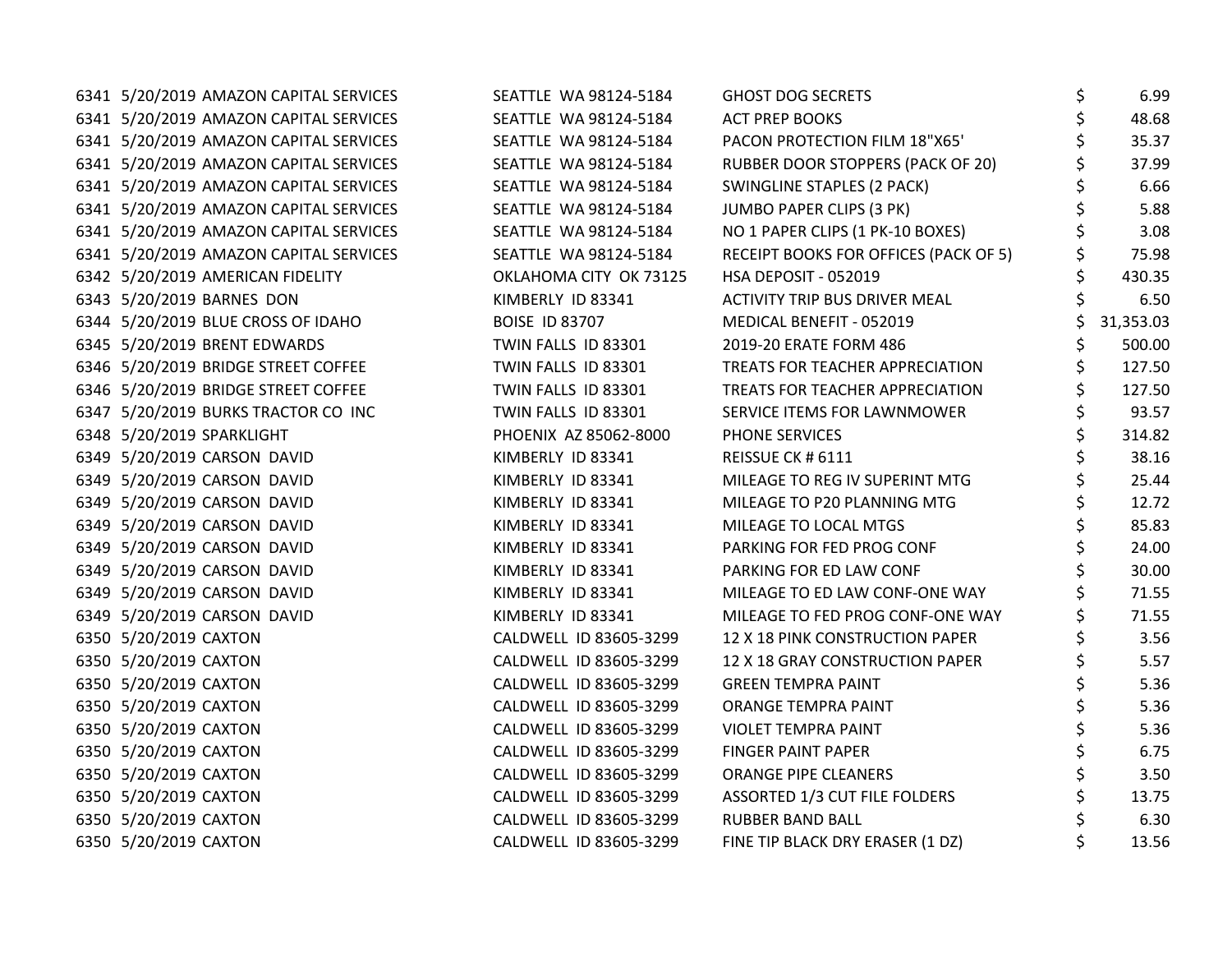| 6350 5/20/2019 CAXTON                   | CALDWELL ID 83605-3299 | <b>CRAFT STICKS</b>                | \$<br>8.17   |
|-----------------------------------------|------------------------|------------------------------------|--------------|
| 6350 5/20/2019 CAXTON                   | CALDWELL ID 83605-3299 | <b>SHIPPING</b>                    | \$<br>22.52  |
| 6351 5/20/2019 CHARLIE'S PRODUCE        | SEATTLE WA 98124       | <b>FOOD SUPPLIES</b>               | 133.42       |
| 6351 5/20/2019 CHARLIE'S PRODUCE        | SEATTLE WA 98124       | <b>FOOD SUPPLIES</b>               | 161.64       |
| 6351 5/20/2019 CHARLIE'S PRODUCE        | SEATTLE WA 98124       | <b>FOOD SUPPLIES</b>               | 343.53       |
| 6351 5/20/2019 CHARLIE'S PRODUCE        | SEATTLE WA 98124       | FOOD SUPPLIES FFVP                 | 269.70       |
| 6351 5/20/2019 CHARLIE'S PRODUCE        | SEATTLE WA 98124       | <b>FOOD SUPPLIES FFVP</b>          | 135.80       |
| 6351 5/20/2019 CHARLIE'S PRODUCE        | SEATTLE WA 98124       | <b>FOOD SUPPLIES FFVP</b>          | 556.00       |
| 6351 5/20/2019 CHARLIE'S PRODUCE        | SEATTLE WA 98124       | <b>FOOD SUPPLIES FFVP</b>          | 235.65       |
| 6351 5/20/2019 CHARLIE'S PRODUCE        | SEATTLE WA 98124       | <b>FOOD SUPPLIES FFVP</b>          | 614.70       |
| 6352 5/20/2019 CITY OF HANSEN           | HANSEN ID 83334        | <b>WATER</b>                       | 229.50       |
| 6352 5/20/2019 CITY OF HANSEN           | HANSEN ID 83334        | <b>SEWER</b>                       | 301.50       |
| 6352 5/20/2019 CITY OF HANSEN           | HANSEN ID 83334        | <b>SUMMER IRRIGATION FEE</b>       | 180.00       |
| 6353 5/20/2019 CONK TIFFANY             | HANSEN ID 83334        | BOOKS FOR GEAR UP SERVICE PROJECT  | 12.05        |
| 6353 5/20/2019 CONK TIFFANY             | HANSEN ID 83334        | MILEAGE TO PREVENTION CONF         | 103.24       |
| 6353 5/20/2019 CONK TIFFANY             | HANSEN ID 83334        | DINNER AT CONF                     | 26.95        |
| 6353 5/20/2019 CONK TIFFANY             | HANSEN ID 83334        | <b>GEAR UP PARENT MTG FOOD</b>     | 190.80       |
| 6353 5/20/2019 CONK TIFFANY             | HANSEN ID 83334        | <b>GEAR UP PARENT MEAL</b>         | 124.88       |
| 6354 5/20/2019 CULLIGAN MAGIC VALLEY    | TWIN FALLS ID 83301    | ELEMENTARY                         | 92.35        |
| 6354 5/20/2019 CULLIGAN MAGIC VALLEY    | TWIN FALLS ID 83301    | HIGH SCHOOL                        | \$<br>78.70  |
| 6354 5/20/2019 CULLIGAN MAGIC VALLEY    | TWIN FALLS ID 83301    | LUNCHROOM                          | 27.20        |
| 6355 5/20/2019 D & B SUPPLY             | CALWELL ID 83605-6077  | SAND FOR SAND BOX                  | 63.84        |
| 6355 5/20/2019 D & B SUPPLY             | CALWELL ID 83605-6077  | <b>BROMACIL WEED KILLER</b>        | 64.99        |
| 6355 5/20/2019 D & B SUPPLY             | CALWELL ID 83605-6077  | PRUNING SHEARS                     | 9.99         |
| 6355 5/20/2019 D & B SUPPLY             | CALWELL ID 83605-6077  | CHEMICAL MEASURING CUP             | 1.99         |
| 6355 5/20/2019 D & B SUPPLY             | CALWELL ID 83605-6077  | <b>STRAINER FOR SPRAYER</b>        | 16.99        |
| 6356 5/20/2019 DELL MARKETING L.P.      | CHICAGO IL 60680-2816  | DELL LATITUDE 5590 15.6" LAPTOP-CO | 1,042.80     |
| 6357 5/20/2019 DOME TECHNOLOGY LLC      | IDAHO FALLS ID 83401   | CONSTRUCTION OF NEW GYM            | \$108,123.26 |
| 6358 5/20/2019 ETC LITE LLC             | SAN ANTONIO TX 78232   | PREPARED 1095 FORMS                | \$<br>45.00  |
| 6359 5/20/2019 FOOD SERVICES OF AMERICA | SEATTLE WA 98124-1846  | FRIDAY SCHOOL LUNCHES              | \$<br>92.05  |
| 6359 5/20/2019 FOOD SERVICES OF AMERICA | SEATTLE WA 98124-1846  | <b>FOOD SUPPLIES</b>               | 756.79       |
| 6359 5/20/2019 FOOD SERVICES OF AMERICA | SEATTLE WA 98124-1846  | <b>FOOD SUPPLIES</b>               | 151.90       |
| 6359 5/20/2019 FOOD SERVICES OF AMERICA | SEATTLE WA 98124-1846  | <b>FOOD SUPPLIES</b>               | 672.72       |
| 6359 5/20/2019 FOOD SERVICES OF AMERICA | SEATTLE WA 98124-1846  | <b>FOOD SUPPLIES</b>               | 996.94       |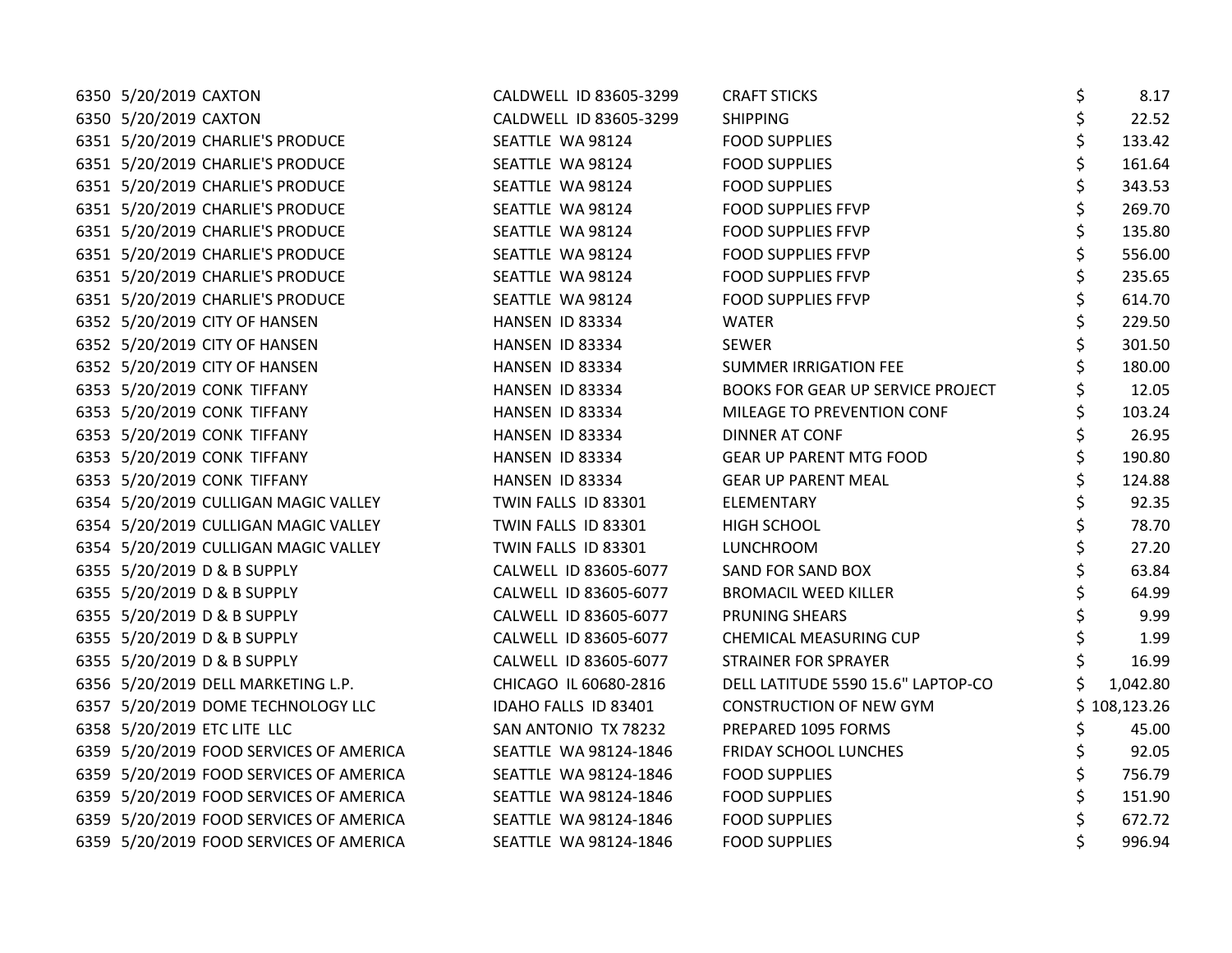| 6359 5/20/2019 FOOD SERVICES OF AMERICA     | SEATTLE WA 98124-1846    | <b>FOOD SUPPLIES</b>                    | \$  | 3.18      |
|---------------------------------------------|--------------------------|-----------------------------------------|-----|-----------|
| 6359 5/20/2019 FOOD SERVICES OF AMERICA     | SEATTLE WA 98124-1846    | <b>FOOD SUPPLIES</b>                    | \$  | 903.38    |
| 6359 5/20/2019 FOOD SERVICES OF AMERICA     | SEATTLE WA 98124-1846    | FOOD SUPPLIES-CREDIT                    |     | (38.16)   |
| 6360 5/20/2019 FREEMAN ASHLEY               | KIMBERLY ID 83341        | PARKING AT NTNL TITLE I CONF            |     | 33.00     |
| 6360 5/20/2019 FREEMAN ASHLEY               | KIMBERLY ID 83341        | <b>MEALS AT CONF</b>                    | \$  | 101.23    |
| 6360 5/20/2019 FREEMAN ASHLEY               | KIMBERLY ID 83341        | MILEAGE TO BOISE AIRPORT                | \$. | 143.10    |
| 6361 5/20/2019 GEM STATE PAPER              | TWIN FALLS ID 83303-0469 | SUPPLIES FOR NEW GYM                    |     | 142.61    |
| 6361 5/20/2019 GEM STATE PAPER              | TWIN FALLS ID 83303-0469 | <b>CLEANER</b>                          |     | 42.14     |
| 6362 5/20/2019 GRANT PAM                    | SUN VALLEY ID 83354      | MEALS AT FEDERAL PROG CONF              |     | 46.75     |
| 6362 5/20/2019 GRANT PAM                    | SUN VALLEY ID 83354      | <b>PARKING</b>                          |     | 3.00      |
| 6362 5/20/2019 GRANT PAM                    | SUN VALLEY ID 83354      | MILEAGE TO CONF                         | \$  | 142.04    |
| 6363 5/20/2019 GREAT AMERICA FINANCIAL SERV | DALLAS TX 75266-0831     | COPIER AGREEMENT-HS                     | \$  | 121.00    |
| 6363 5/20/2019 GREAT AMERICA FINANCIAL SERV | DALLAS TX 75266-0831     | COPIER AGREEMENT-ELEM                   |     | 138.00    |
| 6364 5/20/2019 HAMILTON SHAREE              | KIMBERLY ID 83341        | MEALS AT PREVENTION CONF                |     | 40.50     |
| 6364 5/20/2019 HAMILTON SHAREE              | KIMBERLY ID 83341        | <b>COLLEGE SWAG SWEATSHIRT</b>          |     | 47.52     |
| 6364 5/20/2019 HAMILTON SHAREE              | KIMBERLY ID 83341        | COLLEGE APP WEEK WINNER SEATSHIRT       |     | 54.14     |
| 6365 5/20/2019 HANSEN SCHOOL DISTRICT       |                          | AMAZON-PRESCHOOL BUILDING BLOCKS        |     | 188.38    |
| 6365 5/20/2019 HANSEN SCHOOL DISTRICT       |                          | AMAZON PO 22013                         |     | 379.86    |
| 6365 5/20/2019 HANSEN SCHOOL DISTRICT       |                          | AMAZON PO 22015                         |     | 18.94     |
| 6366 5/20/2019 HANSEN SCHOOL DISTRICT #415  |                          | EMPLOYER SHARE FICA & MEDICARE - 052019 | \$  | 13,066.86 |
| 6367 5/20/2019 HANSEN SCHOOL DISTRICT #415  |                          | EMPLOYER SHARE RETIREMENT - 052019      |     | 20,337.60 |
| 6368 5/20/2019 HANSEN SCHOOL DISTRICT #415  |                          | PROFESSIONAL TECHNICAL E - 052019       |     | 666.66    |
| 6368 5/20/2019 HANSEN SCHOOL DISTRICT #415  |                          | LEP CERTIFIED ELEM - 052019             |     | 229.28    |
| 6368 5/20/2019 HANSEN SCHOOL DISTRICT #415  |                          | ELEMENTARY PARA - 052019                |     | 809.00    |
| 6368 5/20/2019 HANSEN SCHOOL DISTRICT #415  |                          | ELEMENTARY SUB-TEACHER - 052019         |     | 1,824.00  |
| 6368 5/20/2019 HANSEN SCHOOL DISTRICT #415  |                          | SECONDARY SUB-PARA - 052019             | \$  | 342.00    |
| 6368 5/20/2019 HANSEN SCHOOL DISTRICT #415  |                          | SPECIAL ED PRESCHOOL-TEA - 052019       |     | 3,541.91  |
| 6368 5/20/2019 HANSEN SCHOOL DISTRICT #415  |                          | SAFE & DRUG FREE - 052019               | \$  | 333.33    |
| 6368 5/20/2019 HANSEN SCHOOL DISTRICT #415  |                          | SECONDARY PARA - 052019                 |     | 212.65    |
| 6368 5/20/2019 HANSEN SCHOOL DISTRICT #415  |                          | SECONDARY SUB-TEACHER - 052019          | \$. | 608.00    |
| 6368 5/20/2019 HANSEN SCHOOL DISTRICT #415  |                          | ELEMENTARY TEACHER - 052019             | \$  | 36,790.26 |
| 6368 5/20/2019 HANSEN SCHOOL DISTRICT #415  |                          | SPECIAL ED PRESCHOOL-PAR - 052019       |     | 380.00    |
| 6368 5/20/2019 HANSEN SCHOOL DISTRICT #415  |                          | TITLE I-CERTIFIED - 052019              |     | 4,610.49  |
| 6368 5/20/2019 HANSEN SCHOOL DISTRICT #415  |                          | TITLE I-CLASSIFIED - 052019             |     | 2,120.00  |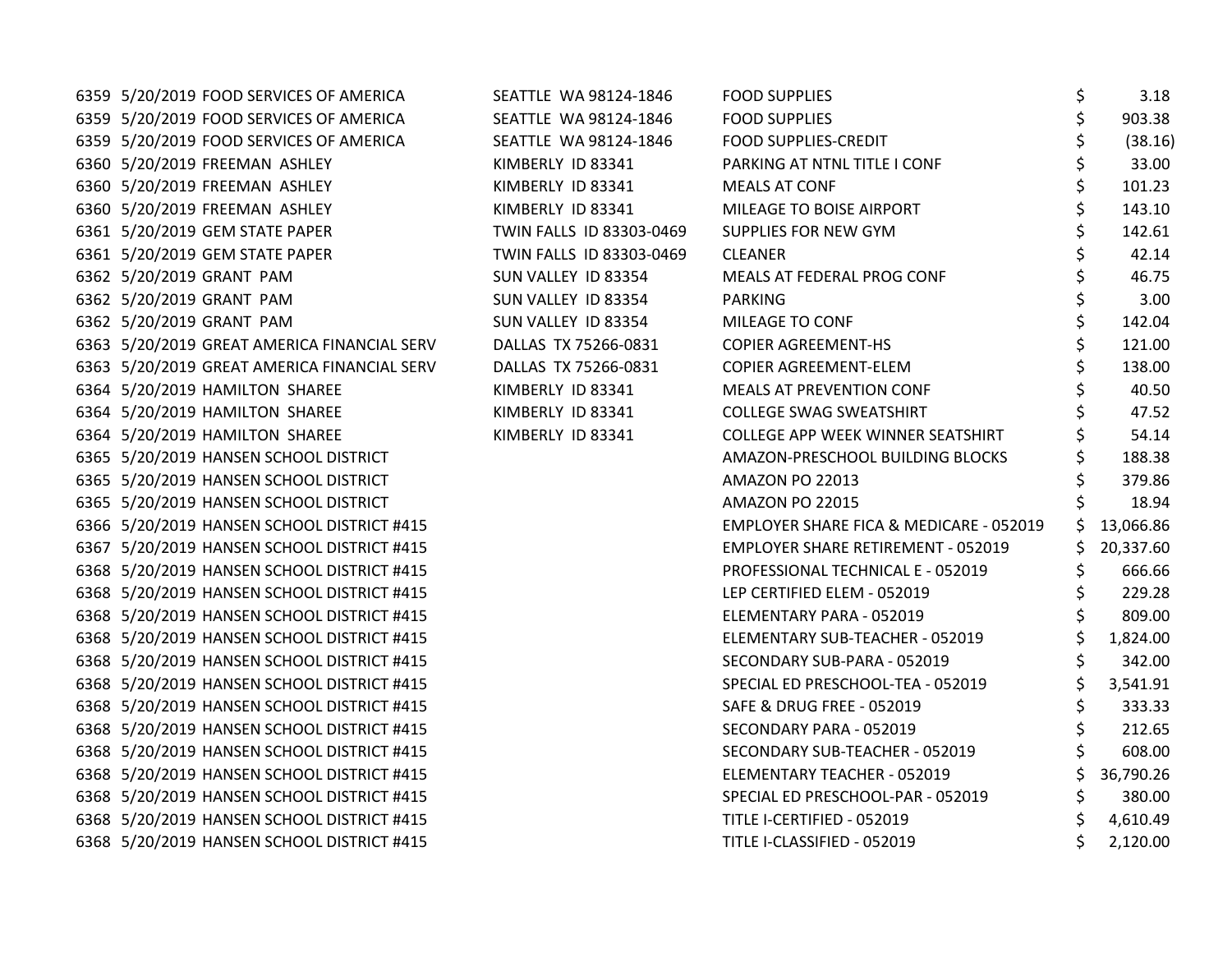6368 5/20/2019 HANSEN SCHOOL DISTRICT #415 6368 5/20/2019 HANSEN SCHOOL DISTRICT #415 6368 5/20/2019 HANSEN SCHOOL DISTRICT #415 6368 5/20/2019 HANSEN SCHOOL DISTRICT #415 6368 5/20/2019 HANSEN SCHOOL DISTRICT #415 6368 5/20/2019 HANSEN SCHOOL DISTRICT #415 6368 5/20/2019 HANSEN SCHOOL DISTRICT #415 6368 5/20/2019 HANSEN SCHOOL DISTRICT #415 6368 5/20/2019 HANSEN SCHOOL DISTRICT #415 6368 5/20/2019 HANSEN SCHOOL DISTRICT #415 6368 5/20/2019 HANSEN SCHOOL DISTRICT #415 6368 5/20/2019 HANSEN SCHOOL DISTRICT #415 6368 5/20/2019 HANSEN SCHOOL DISTRICT #415 6368 5/20/2019 HANSEN SCHOOL DISTRICT #415 6368 5/20/2019 HANSEN SCHOOL DISTRICT #415 6368 5/20/2019 HANSEN SCHOOL DISTRICT #415 6368 5/20/2019 HANSEN SCHOOL DISTRICT #415 6368 5/20/2019 HANSEN SCHOOL DISTRICT #415 6368 5/20/2019 HANSEN SCHOOL DISTRICT #415 6368 5/20/2019 HANSEN SCHOOL DISTRICT #415 6368 5/20/2019 HANSEN SCHOOL DISTRICT #415 6368 5/20/2019 HANSEN SCHOOL DISTRICT #415 6368 5/20/2019 HANSEN SCHOOL DISTRICT #415 6368 5/20/2019 HANSEN SCHOOL DISTRICT #415 6368 5/20/2019 HANSEN SCHOOL DISTRICT #415 6368 5/20/2019 HANSEN SCHOOL DISTRICT #415 6368 5/20/2019 HANSEN SCHOOL DISTRICT #415 6368 5/20/2019 HANSEN SCHOOL DISTRICT #415 6368 5/20/2019 HANSEN SCHOOL DISTRICT #415 6368 5/20/2019 HANSEN SCHOOL DISTRICT #415 6368 5/20/2019 HANSEN SCHOOL DISTRICT #415 6368 5/20/2019 HANSEN SCHOOL DISTRICT #415 6368 5/20/2019 HANSEN SCHOOL DISTRICT #415 6368 5/20/2019 HANSEN SCHOOL DISTRICT #415

| <b>VOCATIONAL EDUCATION - 052019</b>     | \$<br>3,062.50  |
|------------------------------------------|-----------------|
| SCHOOL ACTIVITY-COACH - 052019           | \$<br>8,800.83  |
| ADMIN SUB-SECRETARY ELEM - 052019        | \$<br>228.00    |
| ELEMENTARY SUB-PARA - 052019             | \$<br>342.00    |
| SECONDARY TEACHER - 052019               | \$<br>27,123.68 |
| <b>WORKED PREP - 052019</b>              | \$<br>205.17    |
| LEP CERTIFIED SEC - 052019               | \$<br>229.28    |
| ATHLETIC DIRECTOR - 052019               | \$<br>387.83    |
| GUIDANCE - HEALTH - 052019               | \$<br>1,787.90  |
| MIGRANT C CERTIFIED ELEM - 052019        | \$<br>278.41    |
| MIGRANT C CERTIFIED SEC - 052019         | \$<br>278.41    |
| EXTENDED DAYS - 052019                   | \$<br>260.60    |
| SPED SUPPORT DIRECTOR-EL - 052019        | \$<br>333.33    |
| SPED SUPORT-BIP DIRECTOR - 052019        | \$<br>333.33    |
| SPED SUPPORT DIRECTOR-SE - 052019        | \$<br>333.33    |
| <b>IDEA PART B-CLASSIFIED E - 052019</b> | \$<br>2,075.92  |
| <b>IDEA PART B CLASSIFIED S - 052019</b> | \$<br>1,556.00  |
| SPED SUPPORT CLASSIFIED - 052019         | \$<br>595.67    |
| MEDIA CLASSIFIED ELEM - 052019           | \$<br>430.00    |
| MEDIA CLASSIFIED SEC - 052019            | \$<br>212.65    |
| DISTRICT ADMINISTRAT - 052019            | \$<br>6,887.50  |
| <b>GUEST TEACHER COORDINATO - 052019</b> | \$<br>150.00    |
| ADMINISTRATION-ELEMENTAR - 052019        | \$<br>4,677.79  |
| ADMINISTRATION-SECONDARY - 052019        | \$<br>5,064.02  |
| ADMIN ASSISTANT-ELEMENTA - 052019        | \$<br>964.93    |
| ADMIN ASSISTNAT-SEC - 052019             | \$<br>1,428.00  |
| BUSINESS OPERATION - 052019              | \$<br>3,318.49  |
| BUILDING CARE - 052019                   | \$<br>4,536.50  |
| BUILDING MAINT - 052019                  | \$<br>3,639.91  |
| SPECIAL ED CERTIFIED-SEC - 052019        | \$<br>4,617.91  |
| <b>GROUNDS - 052019</b>                  | \$<br>286.64    |
| <b>IDEA PART B PRESCHOOL - 052019</b>    | \$<br>237.50    |
| TRANSPORTATION-SUPERVISO - 052019        | \$<br>820.79    |
| TRANSPORTATION-MECHANIC - 052019         | \$<br>2,069.83  |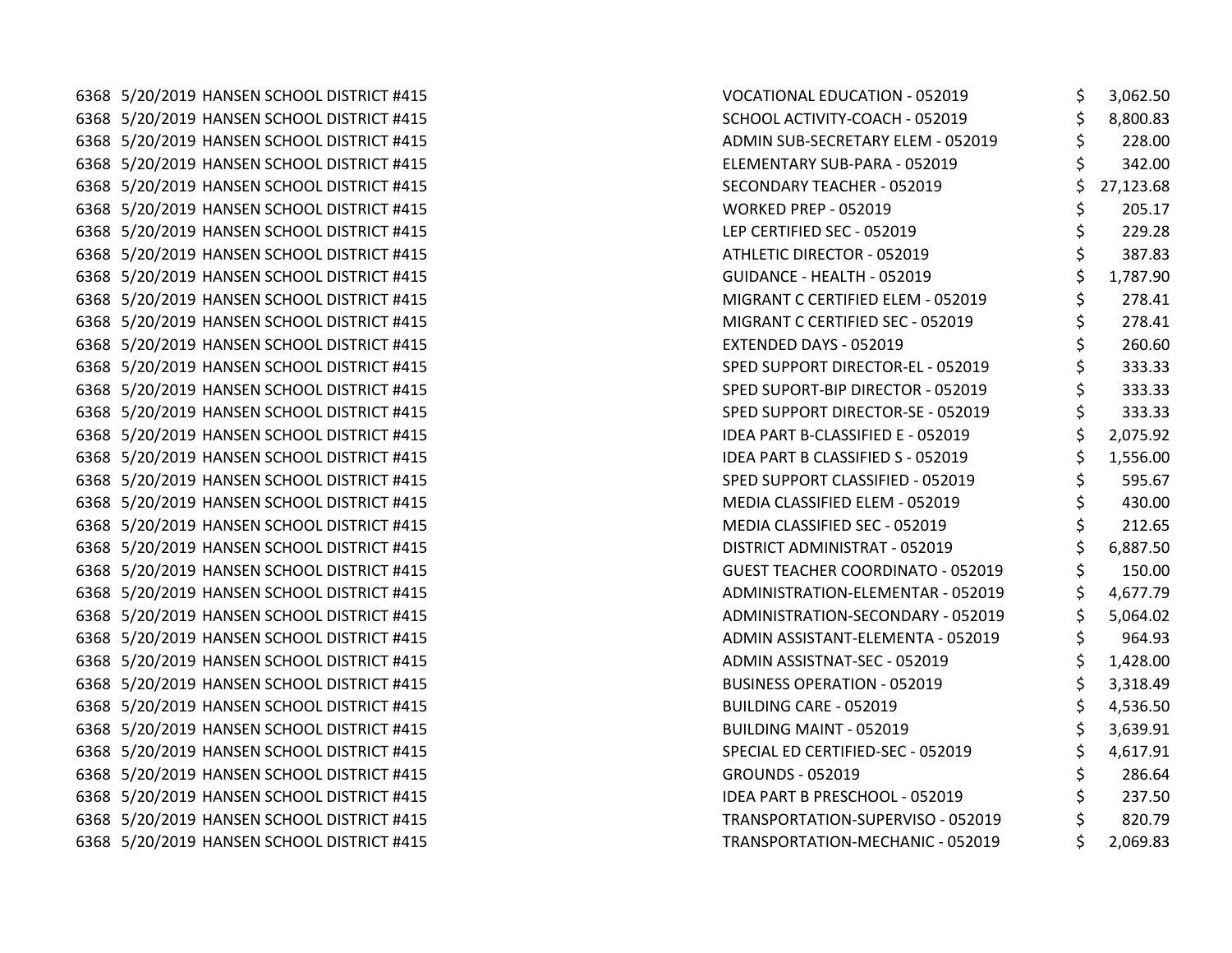6368 5/20/2019 HANSEN SCHOOL DISTRICT #415 6368 5/20/2019 HANSEN SCHOOL DISTRICT #415 6368 5/20/2019 HANSEN SCHOOL DISTRICT #415 6368 5/20/2019 HANSEN SCHOOL DISTRICT #415 6368 5/20/2019 HANSEN SCHOOL DISTRICT #415 6368 5/20/2019 HANSEN SCHOOL DISTRICT #415 6368 5/20/2019 HANSEN SCHOOL DISTRICT #415 6368 5/20/2019 HANSEN SCHOOL DISTRICT #415 6368 5/20/2019 HANSEN SCHOOL DISTRICT #415 6368 5/20/2019 HANSEN SCHOOL DISTRICT #415 6368 5/20/2019 HANSEN SCHOOL DISTRICT #415 6368 5/20/2019 HANSEN SCHOOL DISTRICT #415 6368 5/20/2019 HANSEN SCHOOL DISTRICT #415 6368 5/20/2019 HANSEN SCHOOL DISTRICT #415 6368 5/20/2019 HANSEN SCHOOL DISTRICT #415 6368 5/20/2019 HANSEN SCHOOL DISTRICT #415 6368 5/20/2019 HANSEN SCHOOL DISTRICT #415 6368 5/20/2019 HANSEN SCHOOL DISTRICT #415 6368 5/20/2019 HANSEN SCHOOL DISTRICT #415 6368 5/20/2019 HANSEN SCHOOL DISTRICT #415 6368 5/20/2019 HANSEN SCHOOL DISTRICT #415 6368 5/20/2019 HANSEN SCHOOL DISTRICT #415 6368 5/20/2019 HANSEN SCHOOL DISTRICT #415 6368 5/20/2019 HANSEN SCHOOL DISTRICT #415 6368 5/20/2019 HANSEN SCHOOL DISTRICT #415 6369 5/20/2019 HERNANDEZ DACIA **HANSEN ID 83334** 6369 5/20/2019 HERNANDEZ DACIA **HANSEN ID 83334** 6369 5/20/2019 HERNANDEZ DACIA **HANSEN ID 83334** 6369 5/20/2019 HERNANDEZ DACIA **HANSEN ID 83334** 6370 5/20/2019 HEUVEL DANEILLE KIMBERLY ID 83341 6370 5/20/2019 HEUVEL DANEILLE KIMBERLY ID 83341 6370 5/20/2019 HEUVEL DANEILLE KIMBERLY ID 83341 6371 5/20/2019 HOME DEPOT CREDIT SERV LOUISVILLE KY 40290-1030 6371 5/20/2019 HOME DEPOT CREDIT SERV LOUISVILLE KY 40290-1030

| MEDICIAD-CERTIFIED ELEM - 052019  | \$<br>2,371.08 |
|-----------------------------------|----------------|
| MEDICAID CERTIFIED-SEC - 052019   | \$<br>2,371.07 |
| MEDICAID-CLASSIFIED ELEM - 052019 | \$<br>2,675.12 |
| MEDICIAD CLASSIFIED SEC - 052019  | \$<br>3,630.04 |
| TRANSPORTATION- PUPIL TR - 052019 | \$<br>2,180.04 |
| TRANSPORTATION-OTHER - 052019     | \$<br>291.10   |
| RURAL EDUC CERTFIED-ELEM - 052019 | \$<br>491.32   |
| RURAL EDUC CERTEFIED SEC - 052019 | \$<br>491.32   |
| RURAL EDUC CLASSIFIED-EL - 052019 | \$<br>332.50   |
| SPECIAL ED CERTIFIED-ELE - 052019 | \$<br>3,541.91 |
| SPECIAL ED CLASSIFIED-EL - 052019 | \$<br>283.08   |
| SPECIAL ED CLASSIFIED-SE - 052019 | \$<br>215.94   |
| TRANSPORTATION-OFFICE - 052019    | \$<br>211.81   |
| TRANSPORTATION- ACTVTY D - 052019 | \$<br>333.11   |
| TRANSPORTATION- DOWN TIM - 052019 | \$<br>98.40    |
| 21st CENTURY GRANT-CERTI - 052019 | \$<br>2,029.00 |
| 21ST CENTURY GRANT-CLASS - 052019 | \$<br>2,140.12 |
| 21st CENTURY GRANT DIREC - 052019 | \$<br>2,810.22 |
| 21st CENTURY GRANT-ENRIC - 052019 | \$<br>342.00   |
| 21st CENTURY-TRANSPORTAT - 052019 | \$<br>286.00   |
| SIG \$130 000-CERTIFIED - 052019  | \$<br>3,541.91 |
| SIG \$130 000-COUNSELOR - 052019  | \$<br>2,048.51 |
| GEAR UP-CLASSIFIED - 052019       | \$<br>571.42   |
| SCHOOL LUNCH - 052019             | \$<br>4,119.73 |
| SCHOOL LUNCH-FFV - 052019         | \$<br>118.30   |
| MOVIE TICKETS FOR FIELDTRIP       | \$<br>376.56   |
| ID OUT-OF-SCHOOL NETWORK WRKSHP   | \$<br>20.00    |
| <b>ENRICHMENT SUPPLIES</b>        | \$<br>104.63   |
| <b>FRIDAY LUNCHES</b>             | \$<br>295.80   |
| TAXI FROM AIRPORT TO HOTEL        | \$<br>119.00   |
| <b>BAG CHECK IN</b>               | \$<br>60.00    |
| <b>MEALS DURING TRAINING</b>      | \$<br>73.26    |
| MATERIALS FOR CLASS PROJECT       | \$<br>559.43   |
| MATERIALS FOR DRYWALL REPAIR      | \$<br>25.27    |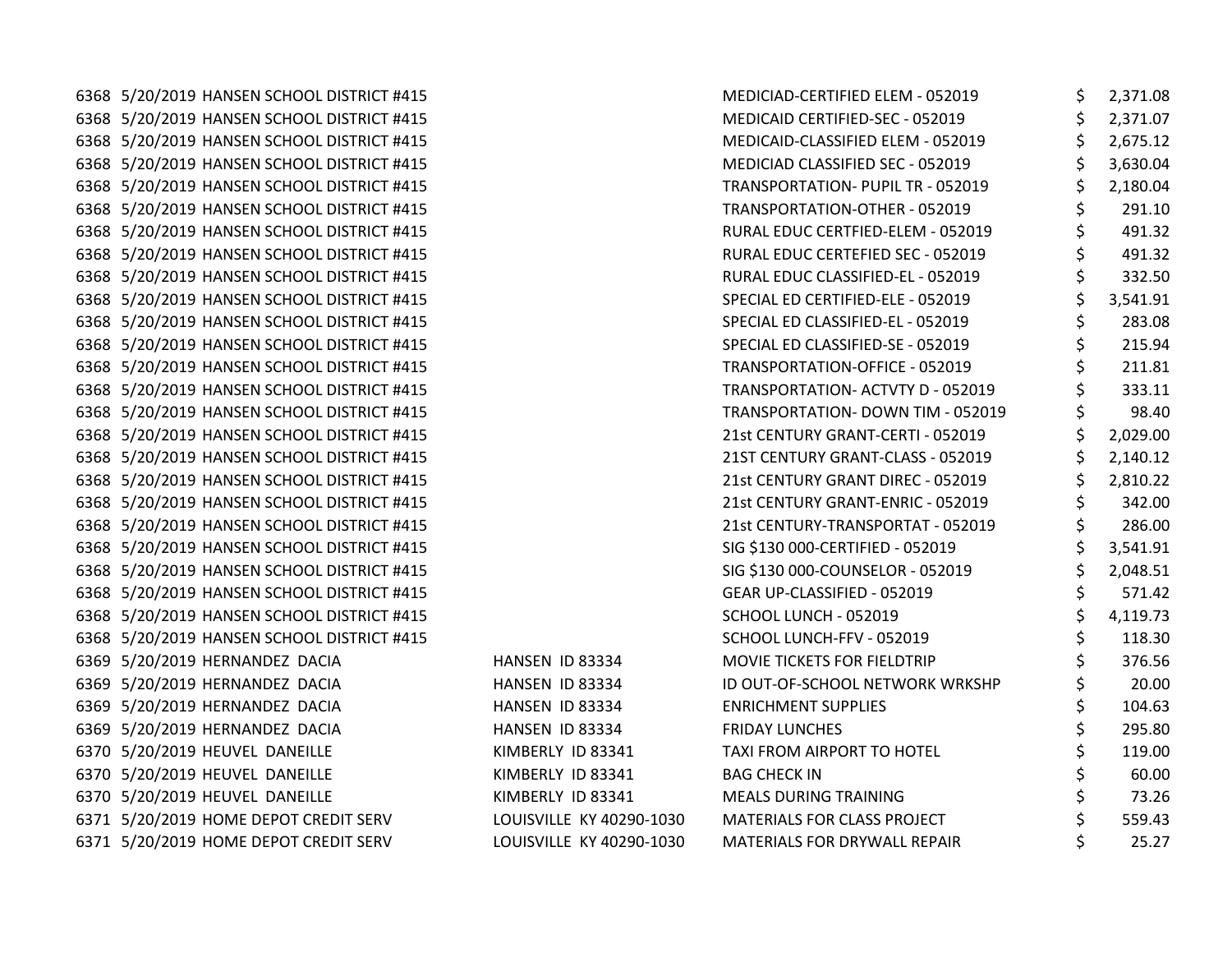| 6372 5/20/2019 IDAHO DEPT OF HEALTH & WELFARE | BOISE ID 83720-0036      | <b>MEDICAID MATCH</b>            | 10,000.00 |
|-----------------------------------------------|--------------------------|----------------------------------|-----------|
| 6373 5/20/2019 IDAHO POWER                    | SEATTLE WA 98124-1966    | <b>JR/SR HIGH</b>                | 1,633.55  |
| 6373 5/20/2019 IDAHO POWER                    | SEATTLE WA 98124-1966    | ELEMENTARY                       | 2,422.75  |
| 6373 5/20/2019 IDAHO POWER                    | SEATTLE WA 98124-1966    | <b>PRESCHOOL</b>                 | 48.21     |
| 6373 5/20/2019 IDAHO POWER                    | SEATTLE WA 98124-1966    | NEW GYM                          | 230.82    |
| 6373 5/20/2019 IDAHO POWER                    | SEATTLE WA 98124-1966    | SOUTH MODULAR                    | 16.60     |
| 6373 5/20/2019 IDAHO POWER                    | SEATTLE WA 98124-1966    | <b>FOOTBALL FIELD</b>            | 5.19      |
| 6374 5/20/2019 CSA CONSULTING LLC             | <b>BOISE ID 83709</b>    | MEDICAID ADMIN FEE               | 56.39     |
| 6374 5/20/2019 CSA CONSULTING LLC             | <b>BOISE ID 83709</b>    | MEDICAID ADMIN FEE               | 78.95     |
| 6374 5/20/2019 CSA CONSULTING LLC             | <b>BOISE ID 83709</b>    | MEDICAID ADMIN FEE               | 78.95     |
| 6374 5/20/2019 CSA CONSULTING LLC             | <b>BOISE ID 83709</b>    | MEDICAID ADMIN FEE               | 94.59     |
| 6374 5/20/2019 CSA CONSULTING LLC             | <b>BOISE ID 83709</b>    | MEDICAID ADMIN FEE               | 94.59     |
| 6374 5/20/2019 CSA CONSULTING LLC             | <b>BOISE ID 83709</b>    | MEDICAID ADMIN FEE               | 310.83    |
| 6374 5/20/2019 CSA CONSULTING LLC             | <b>BOISE ID 83709</b>    | MEDICAID ADMIN FEE               | 310.83    |
| 6374 5/20/2019 CSA CONSULTING LLC             | <b>BOISE ID 83709</b>    | MEDICAID ADMIN FEE               | 56.38     |
| 6375 5/20/2019 INTEGRATED TECHNOLOGIES        | TWIN FALLS ID 83303-1843 | HS-SHARP M7135 4/3-5/2           | 108.75    |
| 6375 5/20/2019 INTEGRATED TECHNOLOGIES        | TWIN FALLS ID 83303-1843 | ELEM-SHARP M4010 4/15-5/14       | 149.04    |
| 6375 5/20/2019 INTEGRATED TECHNOLOGIES        | TWIN FALLS ID 83303-1843 | HS-SHARPM2111 3/28-4/27          | 40.20     |
| 6375 5/20/2019 INTEGRATED TECHNOLOGIES        | TWIN FALLS ID 83303-1843 | ELEMENTARY-SHARP M4010 3/15-4/14 | 132.71    |
| 6375 5/20/2019 INTEGRATED TECHNOLOGIES        | TWIN FALLS ID 83303-1843 | ELEM-SHARP M2794 3/19-4/18       | 145.83    |
| 6375 5/20/2019 INTEGRATED TECHNOLOGIES        | TWIN FALLS ID 83303-1843 | ELEM-XEROX                       | 33.35     |
| 6376 5/20/2019 INTERMOUNTAIN GAS              | <b>BOISE ID 83732</b>    | JR/SR HIGH                       | 1,157.77  |
| 6376 5/20/2019 INTERMOUNTAIN GAS              | <b>BOISE ID 83732</b>    | <b>VOCATIONAL BLDG</b>           | 411.52    |
| 6376 5/20/2019 INTERMOUNTAIN GAS              | <b>BOISE ID 83732</b>    | ELEMENTARY                       | 262.30    |
| 6376 5/20/2019 INTERMOUNTAIN GAS              | <b>BOISE ID 83732</b>    | <b>PRESCHOOL</b>                 | 59.42     |
| 6376 5/20/2019 INTERMOUNTAIN GAS              | <b>BOISE ID 83732</b>    | <b>NEW GYM</b>                   | 171.71    |
| 6377 5/20/2019 KELLY KAYLA                    | <b>BUHL ID 83316</b>     | MILEAGE TO PREVENTION CONF       | 93.28     |
| 6378 5/20/2019 KUYKENDALL MELISSA             | KIMBERLY ID 83341        | MEALS FOR FED PROGRAMS CONF      | 97.82     |
| 6379 5/20/2019 LAKESHORE LEARNING MATERIALS   | CARSON CA 90895          | <b>LAMINATING POUCHES</b>        | 89.97     |
| 6379 5/20/2019 LAKESHORE LEARNING MATERIALS   | CARSON CA 90895          | YELLOW FINGER PAINT              | 2.99      |
| 6379 5/20/2019 LAKESHORE LEARNING MATERIALS   | CARSON CA 90895          | BRIGHT COLORED MASKING TAPE      | 19.99     |
| 6379 5/20/2019 LAKESHORE LEARNING MATERIALS   | CARSON CA 90895          | REUSABLE WRITE AND WIPE POCKETS  | 22.99     |
| 6379 5/20/2019 LAKESHORE LEARNING MATERIALS   | CARSON CA 90895          | <b>SHIPPING</b>                  | 20.40     |
| 6379 5/20/2019 LAKESHORE LEARNING MATERIALS   | CARSON CA 90895          | <b>DISCOUNT</b>                  | (20.00)   |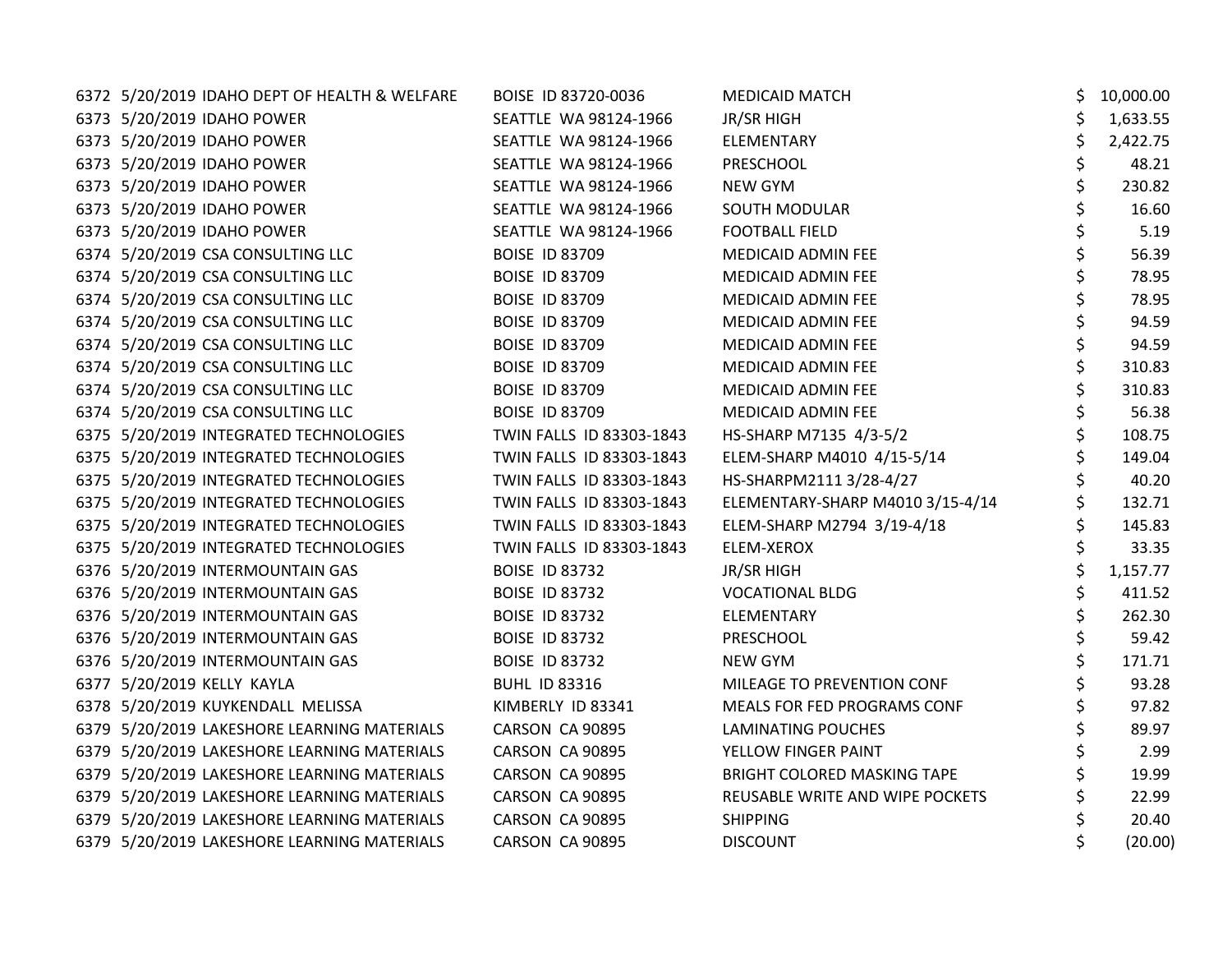| 6380 5/20/2019 LAMMERS TRUCK CENTER          | TWIN FALLS ID 83301                          | <b>REPAIRS TO BUS #7</b>                                        | \$<br>1,268.38 |
|----------------------------------------------|----------------------------------------------|-----------------------------------------------------------------|----------------|
| 6381 5/20/2019 LOCAL LAWN/TREE SPRAYING SERV | TWIN FALLS ID 83303                          | TREATMENT FOR BIG TREE                                          | \$<br>100.00   |
| 6382 5/20/2019 LOVELESS SHARI                | HANSEN ID 83334                              | MILEAGE TO LUNCH MTG                                            | 29.68          |
| 6383 5/20/2019 MEADOW GOLD DAIRIES-BOISE     | DENVER CO 80271-0960                         | <b>DAIRY PRODUCTS</b>                                           | 513.06         |
| 6384 5/20/2019 NAPA AUTO PARTS               | TWIN FALLS ID 83303-1425                     | SERVICE SUPPLIES FOR MOWER                                      | 86.40          |
| 6384 5/20/2019 NAPA AUTO PARTS               | TWIN FALLS ID 83303-1425                     | AIR PRESSURE GAUGE                                              | 44.99          |
| 6385 5/20/2019 NORCO                         | SALT LAKE CITY UT 84141-3124 CYLINDER RENTAL |                                                                 | 5.96           |
| 6385 5/20/2019 NORCO                         |                                              | SALT LAKE CITY UT 84141-3124 ACETYLENE/ARGON/OXYGEN FOR WELDING | 77.99          |
| 6386 5/20/2019 NORTH SIDE BUS CO INC         | JEROME ID 83338                              | 7TH & 8TH GRADE TRIP TO ISU                                     | 1,000.00       |
| 6387 5/20/2019 NOVAK CASSANDRA               | TWIN FALLS ID 83301                          | <b>WASH BUS</b>                                                 | \$<br>45.00    |
| 6387 5/20/2019 NOVAK CASSANDRA               | TWIN FALLS ID 83301                          | ACTIVITY TRIP BUS DRIVER MEAL                                   | \$<br>6.50     |
| 6388 5/20/2019 OFFICE DEPOT                  | PHOENIX AZ 85038-9248                        | TONER FOR ELEMENTARY                                            | \$<br>64.29    |
| 6388 5/20/2019 OFFICE DEPOT                  | PHOENIX AZ 85038-9248                        | <b>BLACK PRINTER CARTRIDGE</b>                                  | 61.99          |
| 6388 5/20/2019 OFFICE DEPOT                  | PHOENIX AZ 85038-9248                        | YELLOW PRINTER CARTRIDGE                                        | 81.66          |
| 6388 5/20/2019 OFFICE DEPOT                  | PHOENIX AZ 85038-9248                        | <b>BLUE PRINTER CARTRIDGE</b>                                   | \$<br>81.66    |
| 6388 5/20/2019 OFFICE DEPOT                  | PHOENIX AZ 85038-9248                        | RED PRINTER CARTRIDGE                                           | \$<br>81.66    |
| 6389 5/20/2019 PARKINSON MARCELLA            | BURLEY ID 83318                              | <b>I-STEM SUMMER INSTITUTE</b>                                  | 50.00          |
| 6390 5/20/2019 POWERSCHOOL GROUP LLC         |                                              | SAN FRANCISCO CA 94139-8408 SIS MAINTENANCE & SUPPORT           | 2,263.80       |
| 6391 5/20/2019 PRIMARY THERAPY SOURCE        | TWIN FALLS ID 83301                          | OCCUPATIONAL THERAPY-ELEM                                       | 836.76         |
| 6391 5/20/2019 PRIMARY THERAPY SOURCE        | TWIN FALLS ID 83301                          | OCCUPATIONAL THERAPY-ELEM                                       | \$<br>365.79   |
| 6391 5/20/2019 PRIMARY THERAPY SOURCE        | TWIN FALLS ID 83301                          | PHYSICAL THERAPMY                                               | \$<br>788.25   |
| 6391 5/20/2019 PRIMARY THERAPY SOURCE        | TWIN FALLS ID 83301                          | PHYSICAL THERAPMY                                               | 650.25         |
| 6392 5/20/2019 RIDLEY'S                      | TWIN FALLS ID 83301                          | SUPPLIES FOR MIGRANT PARENT MTG                                 | 7.69           |
| 6392 5/20/2019 RIDLEY'S                      | TWIN FALLS ID 83301                          | FOOD & SUPPLIES FOR PRESCHOOL                                   | 91.53          |
| 6392 5/20/2019 RIDLEY'S                      | TWIN FALLS ID 83301                          | FOOD & SUPPLIES FOR PRESCHOOL                                   | \$<br>45.85    |
| 6392 5/20/2019 RIDLEY'S                      | TWIN FALLS ID 83301                          | FOOD & SUPPLIES FOR PRESCHOOL                                   | 21.91          |
| 6392 5/20/2019 RIDLEY'S                      | TWIN FALLS ID 83301                          | MICRON GIRLS GOING TECH-SUPPLIES                                | 25.15          |
| 6392 5/20/2019 RIDLEY'S                      | TWIN FALLS ID 83301                          | <b>SUPPLIES FOR TESTING</b>                                     | 81.63          |
| 6393 5/20/2019 RIKIM INC                     | KIMBERLY ID 83341                            | <b>BALLASTS AT ELEMENTARY</b>                                   | \$<br>28.00    |
| 6393 5/20/2019 RIKIM INC                     | KIMBERLY ID 83341                            | <b>EXIT SIGNS CAFETERIA</b>                                     | 100.00         |
| 6394 5/20/2019 SCHOLASTIC INC                | JEFFERSON CITY MO 65102                      | WHAT IF YOU HADTEETH? PACK                                      | 7.00           |
| 6394 5/20/2019 SCHOLASTIC INC                | JEFFERSON CITY MO 65102                      | <b>HATCHET</b>                                                  | 2.00           |
| 6394 5/20/2019 SCHOLASTIC INC                | JEFFERSON CITY MO 65102                      | FLY GUY AND THE ALIENZZ                                         | 6.00           |
| 6394 5/20/2019 SCHOLASTIC INC                | JEFFERSON CITY MO 65102                      | THE PRINCESS IN BLACK AND THE SCIE                              | 5.00           |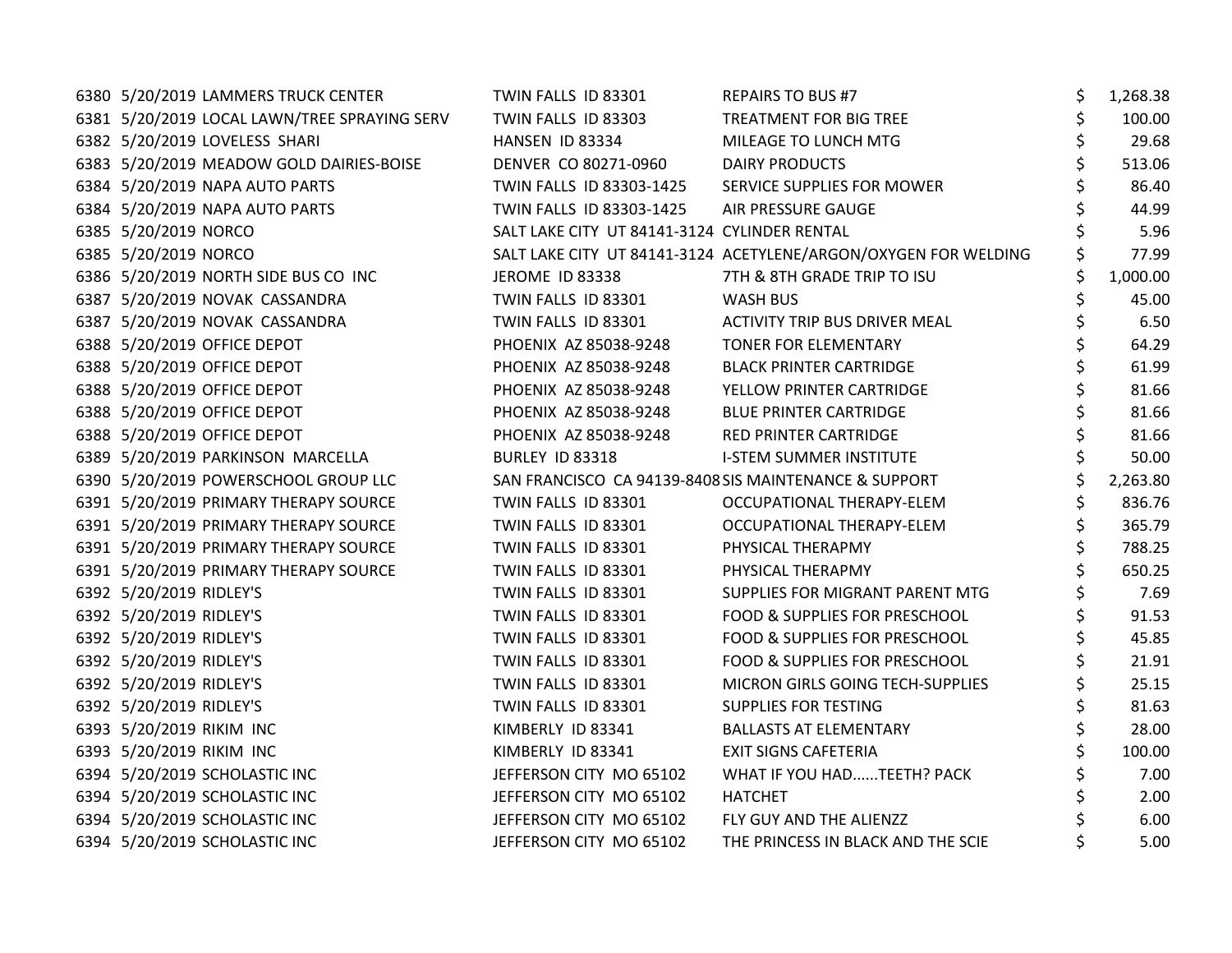| 6394 5/20/2019 SCHOLASTIC INC          | JEFFERSON CITY MO 65102  | HILDE CRACKS THE CASE #1-#4 PACK     | \$ | 14.00    |
|----------------------------------------|--------------------------|--------------------------------------|----|----------|
| 6394 5/20/2019 SCHOLASTIC INC          | JEFFERSON CITY MO 65102  | SUPER CUTE! BABY ANIMALS PACK        |    | 15.00    |
| 6394 5/20/2019 SCHOLASTIC INC          | JEFFERSON CITY MO 65102  | AMELIA BEDELIA REACHER VALUE PACK    |    | 10.00    |
| 6394 5/20/2019 SCHOLASTIC INC          | JEFFERSON CITY MO 65102  | NATIONAL GEOGRPAHIC KIDS BACKYARD    |    | 30.00    |
| 6394 5/20/2019 SCHOLASTIC INC          | JEFFERSON CITY MO 65102  | WHO WAS ? ANIMAL LOVERS PACK         |    | 9.00     |
| 6395 5/20/2019 SCHOOL TECH SUPPLY      | PHOENIX AZ 85062-2999    | ASUS CS10 CHROMEBIT                  |    | 89.00    |
| 6395 5/20/2019 SCHOOL TECH SUPPLY      | PHOENIX AZ 85062-2999    | CHROME MANAGEMENT LICENSE            |    | 25.00    |
| 6395 5/20/2019 SCHOOL TECH SUPPLY      | PHOENIX AZ 85062-2999    | <b>SHIPPING</b>                      |    | 10.00    |
| 6396 5/20/2019 SELECT SOURCE INC       | KIMBERLY ID 83341        | GLUE FOR BACKSPLASH IN LUNCH RM      |    | 15.98    |
| 6396 5/20/2019 SELECT SOURCE INC       | KIMBERLY ID 83341        | <b>WASP SPRAY</b>                    |    | 19.74    |
| 6396 5/20/2019 SELECT SOURCE INC       | KIMBERLY ID 83341        | TOILET FLUSH VALVE FOR PRESCHOOL     |    | 11.99    |
| 6396 5/20/2019 SELECT SOURCE INC       | KIMBERLY ID 83341        | <b>CAULK GUN</b>                     |    | 11.99    |
| 6397 5/20/2019 SKINNER HEIDI           | TWIN FALLS ID 83301      | <b>SSD LUNCHES</b>                   | Ś  | 43.99    |
| 6398 5/20/2019 STATE DEPT OF EDUCATION | BOISE ID 83720-0027      | REGISTRATION FOR BUS TECH WORKSHOP   |    | 100.00   |
| 6399 5/20/2019 STOTZ EQUIPMENT         | TWIN FALLS ID 83301      | THROTTLE CABLE FOR LAWN MOWER        |    | 35.49    |
| 6400 5/20/2019 TEK-HUT                 | TWIN FALLS ID 83301      | <b>INTERNET SERVICE</b>              |    | 1,500.00 |
| 6401 5/20/2019 TOOLS FOR SCHOOLS       | EMMETT ID 83617          | <b>FOOD SUPPLIES</b>                 |    | 1,773.93 |
| 6402 5/20/2019 TRI-S WELDING           | HANSEN ID 83334          | <b>BACKSPLASH FOR LUNCHROOM</b>      |    | 130.00   |
| 6403 5/20/2019 VALLEY WIDE COOPERATIVE | <b>JEROME ID 83338</b>   | <b>MOWER FUEL</b>                    |    | 43.33    |
| 6403 5/20/2019 VALLEY WIDE COOPERATIVE | JEROME ID 83338          | <b>DEF</b>                           |    | 80.40    |
| 6403 5/20/2019 VALLEY WIDE COOPERATIVE | JEROME ID 83338          | <b>BUS FUEL</b>                      |    | 1,844.58 |
| 6404 5/20/2019 VERIZON WIRELESS        | DALLAS TX 75266-0108     | <b>CELL PHONES</b>                   |    | 163.00   |
| 6405 5/20/2019 VISA                    | TWIN FALLS ID 83303-0249 | YEAR BOOKS-HS PAID BACK              | \$ | 2,188.54 |
| 6405 5/20/2019 VISA                    | TWIN FALLS ID 83303-0249 | MEAL FOR PARENT MIGRANT MTG          |    | 126.79   |
| 6405 5/20/2019 VISA                    | TWIN FALLS ID 83303-0249 | HOTEL FOR D HEUVEL'S SPED TRAINING   | \$ | 598.99   |
| 6405 5/20/2019 VISA                    | TWIN FALLS ID 83303-0249 | <b>GUITAR CASES</b>                  |    | 625.58   |
| 6405 5/20/2019 VISA                    | TWIN FALLS ID 83303-0249 | READING CLASS-J KERSEY               |    | 279.00   |
| 6406 5/20/2019 WAYMENT BOB             | HANSEN ID 83334          | <b>ACTIVITY TRIP BUS DRIVER MEAL</b> | \$ | 6.50     |
| 6406 5/20/2019 WAYMENT BOB             | HANSEN ID 83334          | <b>BUS WASH</b>                      | \$ | 43.00    |
| 6407 5/20/2019 WORDEN VALERIA          | HANSEN ID 83334          | ACTIVITY TRIP BUS DRIVER MEAL        |    | 13.00    |
| 6408 5/20/2019 STANDLEY DAVID          | CARMEL CA 93921          | PHYCH SERVICES                       |    | 160.00   |
| 6409 5/20/2019 QUALE'S ELECTRONICS     | TWIN FALLS ID 83301      | LG 55" UHD LED TV                    |    | 495.00   |
| 6410 5/20/2019 FACILITY PLANNERS       | CALDWELL ID 83607        | <b>CONSULTING ON BUILDINGS</b>       |    | 1,750.00 |
| 6410 5/20/2019 FACILITY PLANNERS       | CALDWELL ID 83607        | <b>TRAVEL EXPENSES</b>               | \$ | 237.49   |